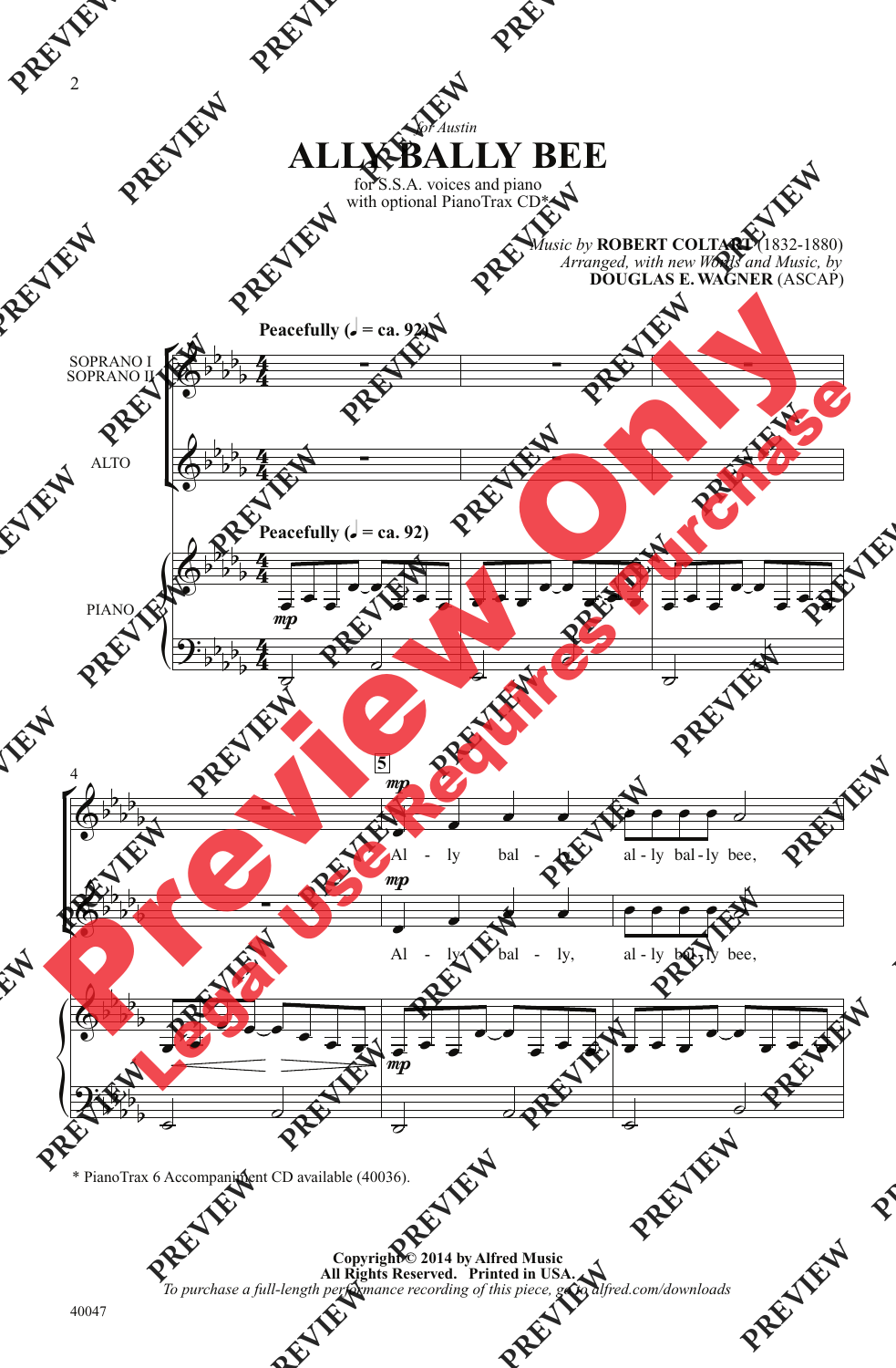

40047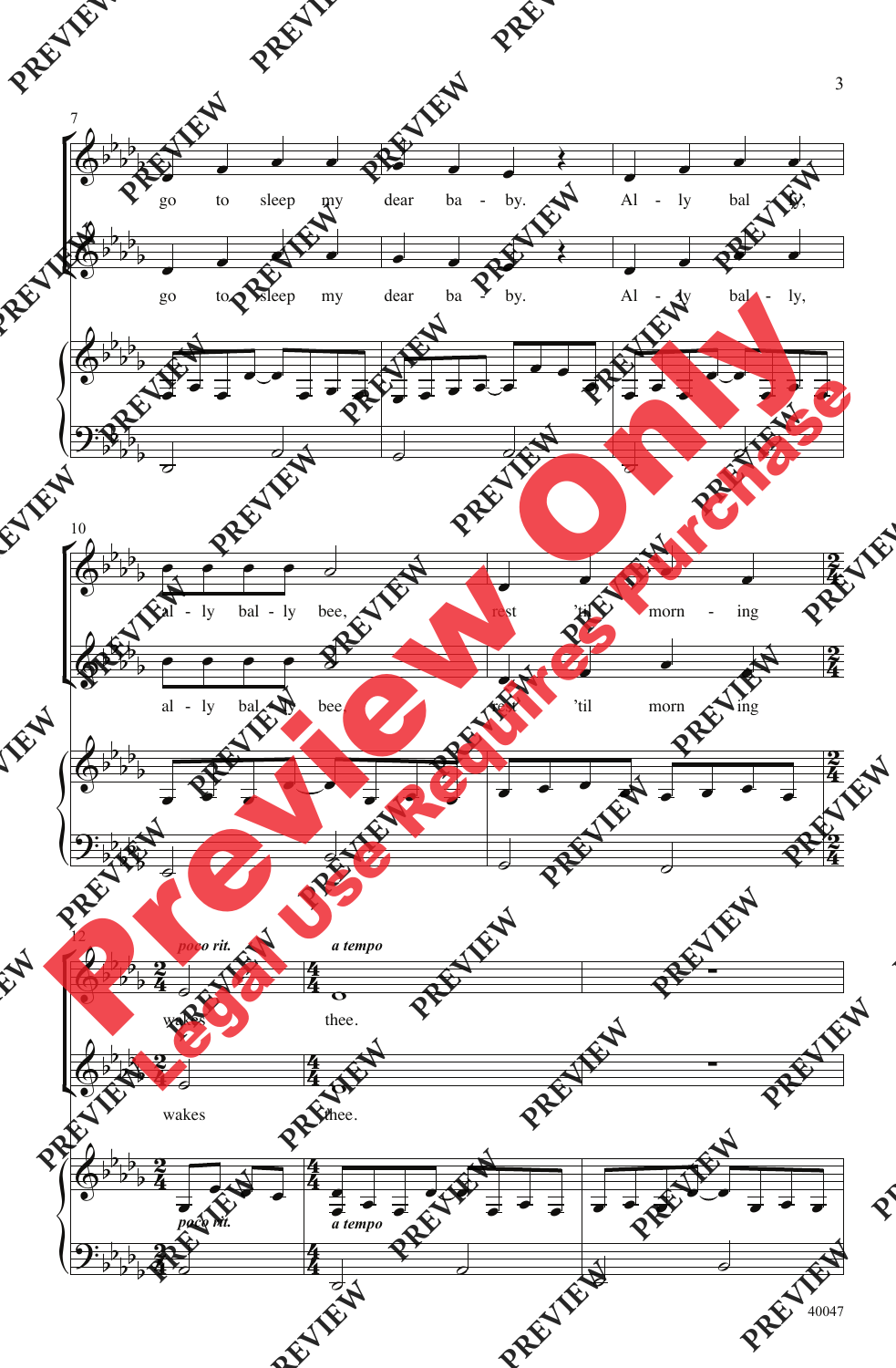

40047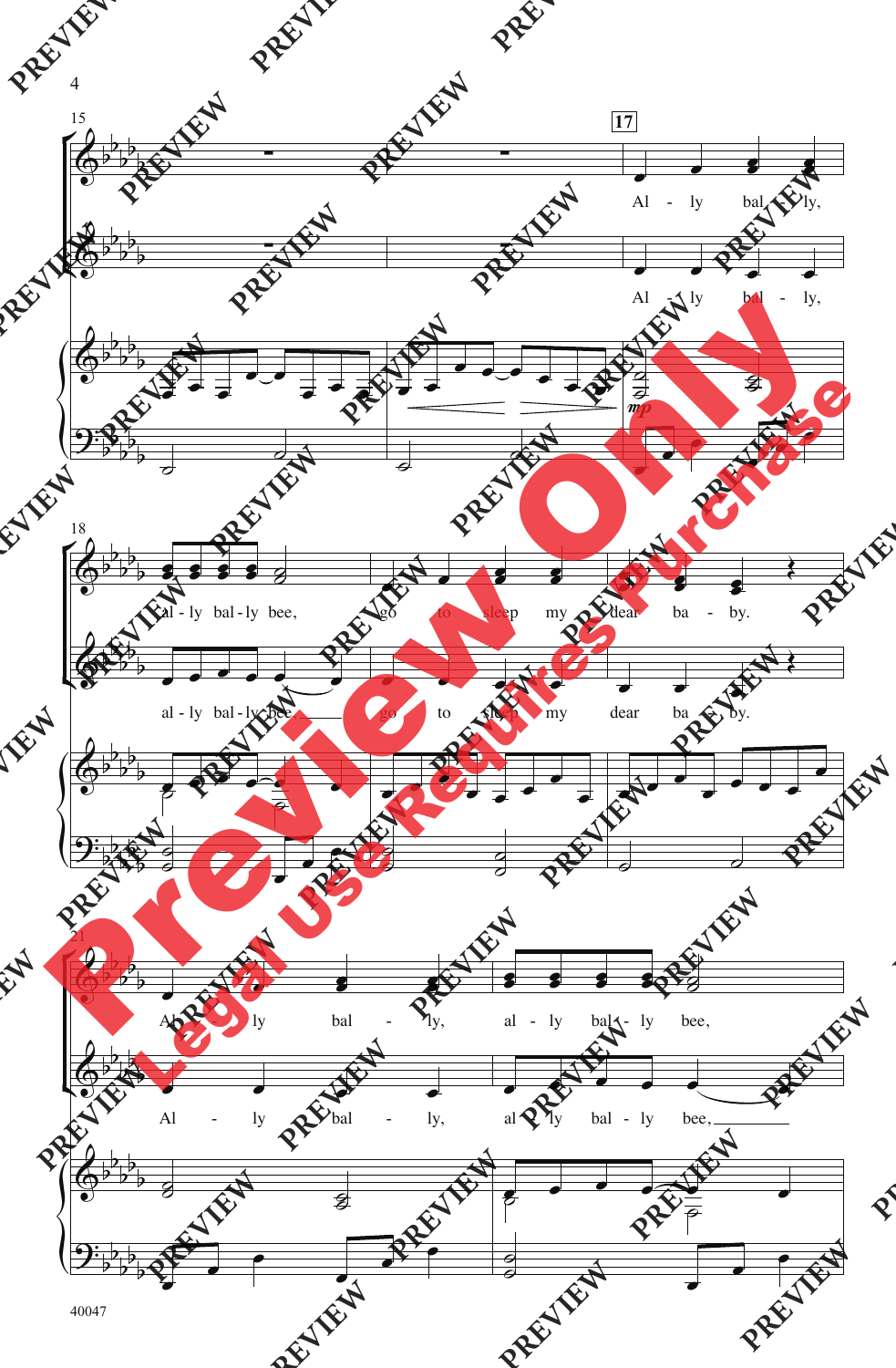![](_page_3_Figure_0.jpeg)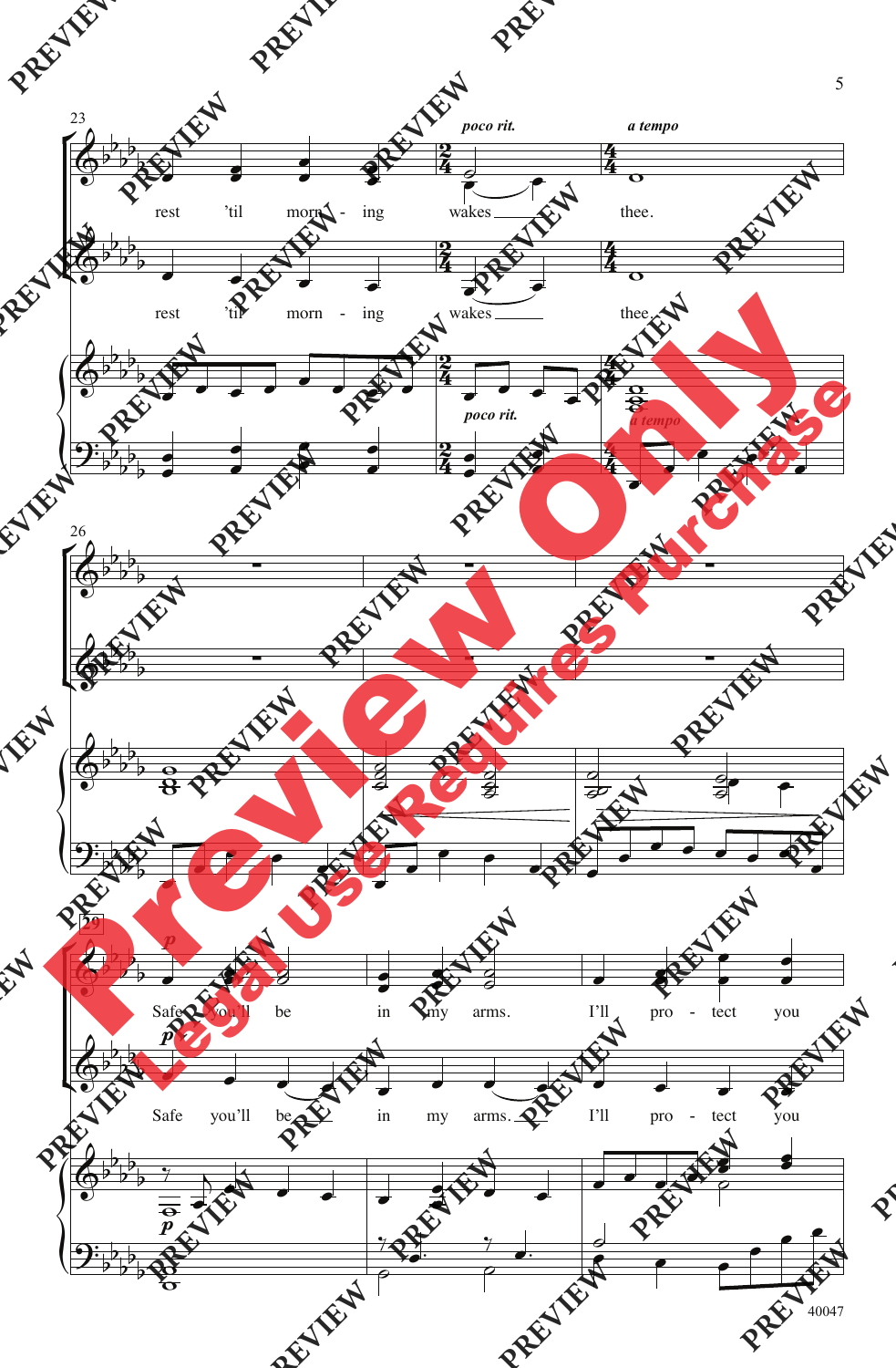![](_page_4_Figure_0.jpeg)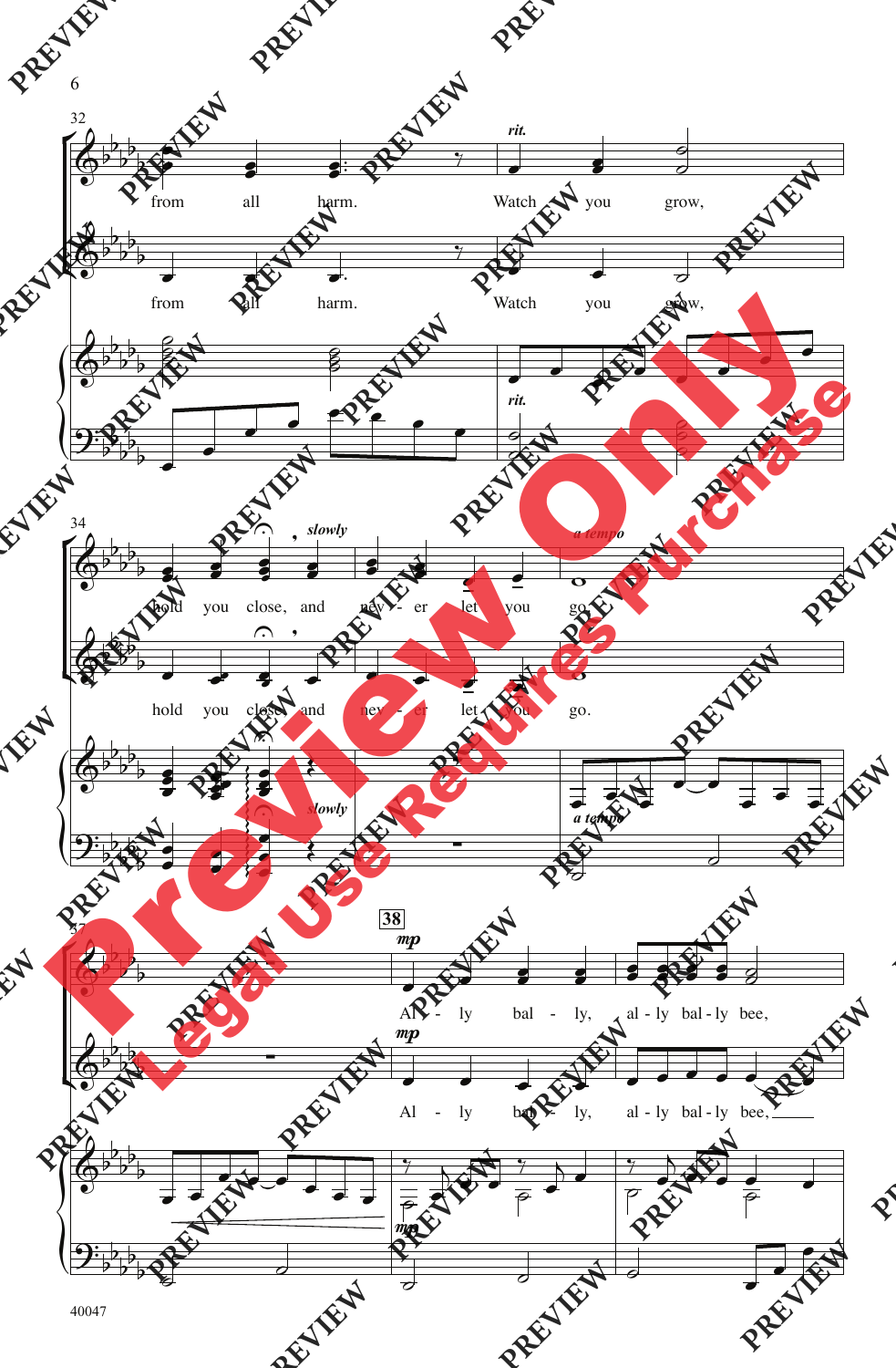![](_page_5_Figure_0.jpeg)

40047